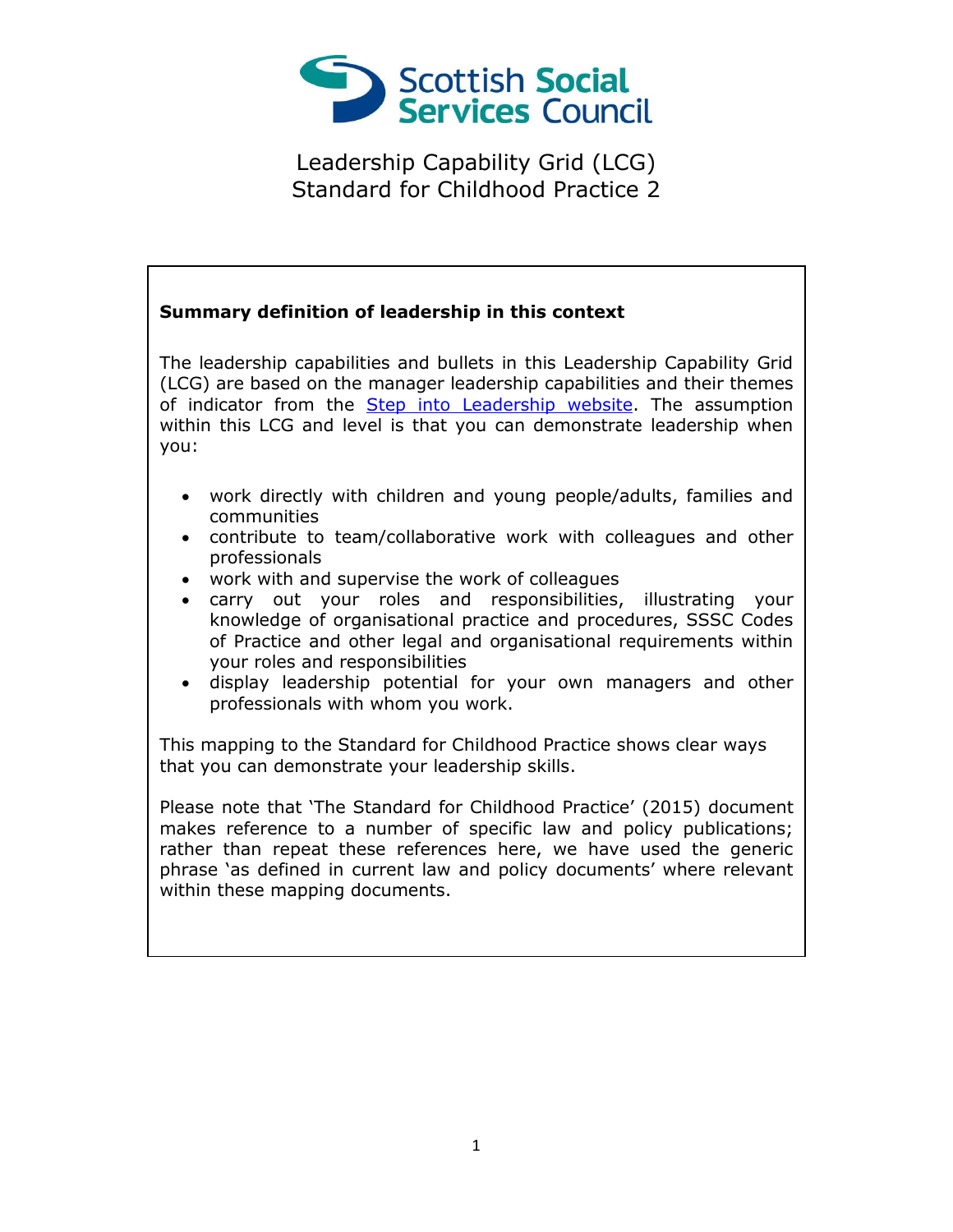

٦

 $\Gamma$ 

T

| Leadership<br>capabilities | When valuing yourself and others by taking responsibility for<br>your own professional learning and development and that of<br>the workers for whom you are responsible, you can<br>demonstrate leadership capabilities by:                                                                                                                                                                                                                                                                                                                                                                                                                                                                                                                                                                                                                                                                                                                                                                                                                                                                                                             |
|----------------------------|-----------------------------------------------------------------------------------------------------------------------------------------------------------------------------------------------------------------------------------------------------------------------------------------------------------------------------------------------------------------------------------------------------------------------------------------------------------------------------------------------------------------------------------------------------------------------------------------------------------------------------------------------------------------------------------------------------------------------------------------------------------------------------------------------------------------------------------------------------------------------------------------------------------------------------------------------------------------------------------------------------------------------------------------------------------------------------------------------------------------------------------------|
| <b>Vision</b>              | Providing a vision for those with whom you work and your<br>organisation when you:<br>See how best to make a difference when:<br>demonstrating the standards of conduct and practice as defined in<br>current law and policy documents (2.1)<br>contributing to, influencing, and responding to changes in the<br>service and in other children's services (2.6)<br>Promote a public service ethos when:<br>demonstrating the standards of conduct and practice as defined in<br>current law and policy documents (2.1)<br>Think and plan strategically when:<br>contributing to, influencing, and responding to changes in the<br>service and in other children's services (2.6)                                                                                                                                                                                                                                                                                                                                                                                                                                                       |
| Self-<br>leadership        | Displaying self leadership when you:<br>Demonstrate and adapt leadership when:<br>showing a commitment to the learning and development of workers<br>$\bullet$<br>for whom you are responsible, including volunteers and students on<br>work placements (2.3)<br>collaborating on continuing professional development with others in<br>$\bullet$<br>the service and in other children's services (2.5)<br>contributing to, influencing, and responding to changes in the<br>$\bullet$<br>service and in other children's services (2.6)<br>Improve own leadership when:<br>showing a commitment to reflection, critical self-evaluation and<br>$\bullet$<br>continuing professional development and research, as a means of<br>improving practice and broadening expertise (2.4)<br>Enable intelligent risk-taking when:<br>• showing a commitment to reflection, critical self-evaluation and<br>continuing professional development and research, as a means of<br>improving practice and broadening expertise (2.4)<br>Demonstrate and promote resilience when:<br>showing a commitment to reflection, critical self-evaluation and |
|                            | continuing professional development and research, as a means of<br>improving practice and broadening expertise (2.4)<br>Challenge discrimination and oppression when:<br>demonstrating the standards of conduct and practice as defined in<br>current law and policy documents (2.1)                                                                                                                                                                                                                                                                                                                                                                                                                                                                                                                                                                                                                                                                                                                                                                                                                                                    |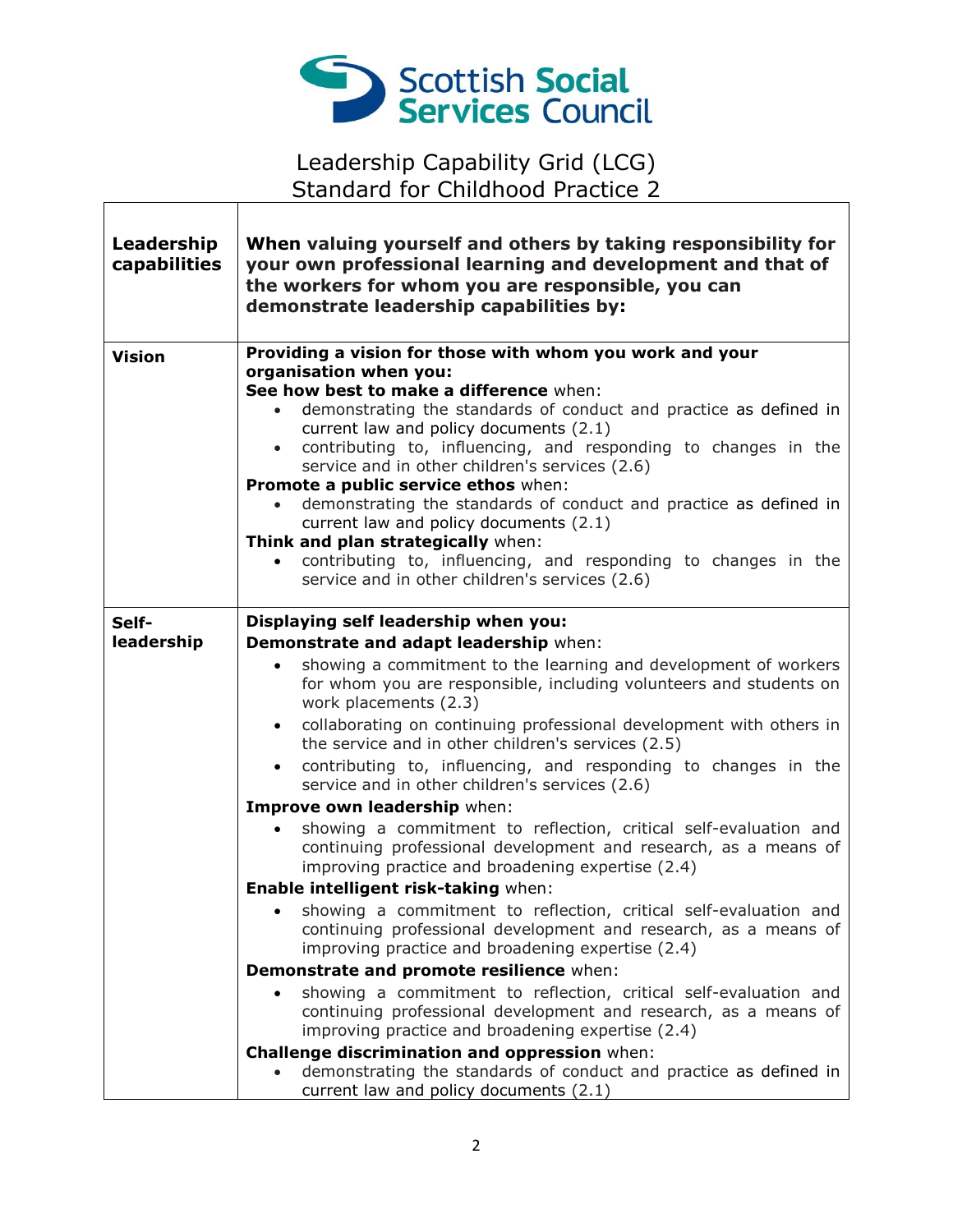

٦

 $\Gamma$ 

 $\overline{\phantom{a}}$ 

| <b>Motivating</b> | Motivating and inspiring others when you:                                        |
|-------------------|----------------------------------------------------------------------------------|
| and inspiring     | Inspire people by personal example when:                                         |
| others            | demonstrating the standards of conduct and practice as defined in                |
|                   | current law and policy documents (2.1)                                           |
|                   | showing a commitment to the learning and development of workers<br>$\bullet$     |
|                   | for whom you are responsible, including volunteers and students on               |
|                   | work placements (2.3)                                                            |
|                   | collaborating on continuing professional development with others in              |
|                   | $\bullet$<br>the service and in other children's services (2.5)                  |
|                   | contributing to, influencing, and responding to changes in the<br>$\bullet$      |
|                   | service and in other children's services (2.6)                                   |
|                   | Recognise and value the contribution of others when:                             |
|                   | collaborating on continuing professional development with others in              |
|                   | the service and in other children's services (2.5)                               |
|                   | contributing to, influencing, and responding to changes in the<br>$\bullet$      |
|                   | service and in other children's services (2.6)                                   |
|                   | Support the creation of a learning and performance culture when:                 |
|                   | valuing and developing an environment for learning that enables                  |
|                   | and supports learning for themselves and for others and where                    |
|                   | reflective practice is valued and developed (2.2)                                |
|                   | showing a commitment to the learning and development of workers<br>$\bullet$     |
|                   | for whom you are responsible, including volunteers and students on               |
|                   | work placements (2.3)                                                            |
|                   | showing a commitment to reflection, critical self-evaluation and<br>$\bullet$    |
|                   | continuing professional development and research, as a means of                  |
|                   | improving practice and broadening expertise (2.4)                                |
|                   | collaborating on continuing professional development with others in              |
|                   | the service and in other children's services (2.5)                               |
|                   |                                                                                  |
| <b>Empowering</b> | <b>Empowering people when you:</b>                                               |
| people            | Enable leadership at all levels when:                                            |
|                   | collaborating on continuing professional development with others in<br>$\bullet$ |
|                   | the service and in other children's services (2.5)                               |
|                   | contributing to, influencing, and responding to changes in the<br>$\bullet$      |
|                   | service and in other children's services (2.6)                                   |
|                   | Drive a knowledge management culture when:                                       |
|                   | valuing and developing an environment for learning that enables                  |
|                   | and supports learning for themselves and for others and where                    |
|                   | practice is valued and developed (2.2)                                           |
|                   | showing a commitment to the learning and development of workers                  |
|                   | for whom you are responsible, including volunteers and students on               |
|                   | work placements (2.3)                                                            |
|                   | showing a commitment to reflection, critical self-evaluation and                 |
|                   | continuing professional development and research, as a means of                  |
|                   | improving practice and broadening expertise (2.4)                                |
|                   | collaborating on continuing professional development with others in              |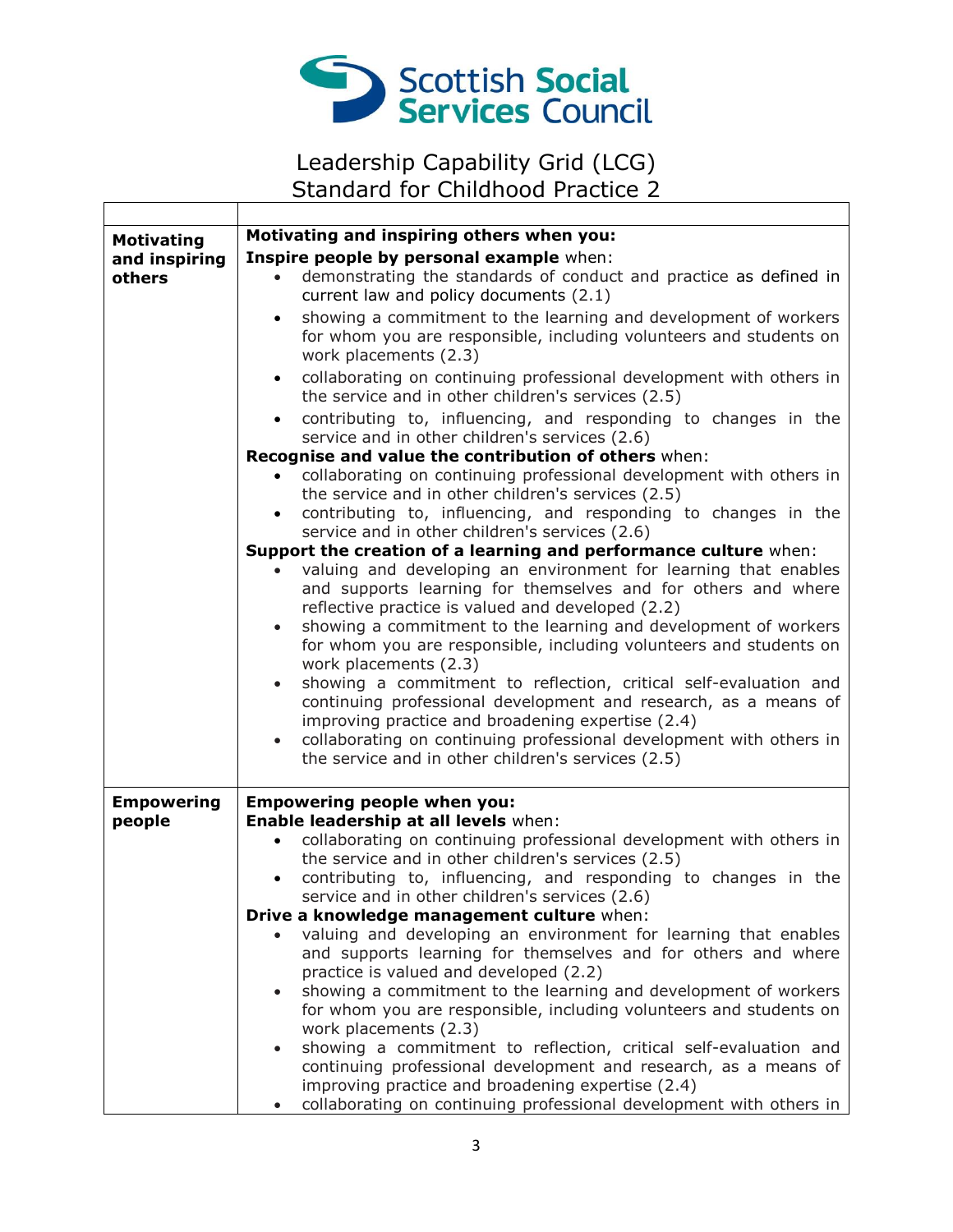

|                      | the service and in other children's services (2.5)                               |
|----------------------|----------------------------------------------------------------------------------|
|                      | Promote professional autonomy when:                                              |
|                      | collaborating on continuing professional development with others in              |
|                      | the service and in other children's services (2.5)                               |
|                      | Involve people in development and improvement when:                              |
|                      | collaborating on continuing professional development with others in              |
|                      | the service and in other children's services (2.5)                               |
|                      | contributing to, influencing, and respond to changes in the service              |
|                      | and in other children's services (2.6)                                           |
|                      |                                                                                  |
|                      |                                                                                  |
| <b>Collaborating</b> | <b>Collaborating and influencing when you:</b>                                   |
| and                  | Lead partnership working when:                                                   |
| influencing          | collaborating on continuing professional development with others in<br>$\bullet$ |
|                      | the service and in other children's services (2.5)                               |
|                      | contributing to, influencing, and responding to changes in the<br>$\bullet$      |
|                      | service and in other children's services (2.6)                                   |
|                      | Influence people when:                                                           |
|                      | valuing and developing an environment for learning that enables                  |
|                      | and supports learning for themselves and for others and where                    |
|                      | practice is valued and developed (2.2)                                           |
|                      | showing a commitment to the learning and development of workers<br>$\bullet$     |
|                      | for whom you are responsible, including volunteers and students on               |
|                      | work placements (2.3)                                                            |
|                      | showing a commitment to reflection, critical self-evaluation and<br>$\bullet$    |
|                      | continuing professional development and research, as a means of                  |
|                      | improving practice and broadening expertise (2.4)                                |
|                      |                                                                                  |
|                      | collaborating on continuing professional development with others in              |
|                      | the service and in other children's services (2.5)                               |
|                      | contributing to, influencing, and responding to changes in the                   |
|                      | service and in other children's services (2.6)                                   |
|                      |                                                                                  |
| <b>Creativity</b>    | Using creativity and innovation in your work when you:                           |
| and                  | See opportunities to do things differently when:                                 |
| innovation           | showing a commitment to the learning and development of workers                  |
|                      | for whom you are responsible, including volunteers and students on               |
|                      | work placements (2.3)                                                            |
|                      | showing a commitment to reflection, critical self-evaluation and                 |
|                      | continuing professional development and research, as a means of                  |
|                      | improving practice and broadening expertise (2.4)                                |
|                      | collaborating on continuing professional development with others in<br>$\bullet$ |
|                      | the service and in other children's services (2.5)                               |
|                      | contributing to, influencing, and responding to changes in the<br>$\bullet$      |
|                      | service and in other children's services (2.6)                                   |
|                      | Promote creativity and innovation when:                                          |
|                      |                                                                                  |
|                      | showing a commitment to reflection, critical self-evaluation and                 |
|                      | continuing professional development and research, as a means of                  |
|                      | improving practice and broadening expertise (2.4)                                |
|                      | collaborating on continuing professional development with others in<br>$\bullet$ |